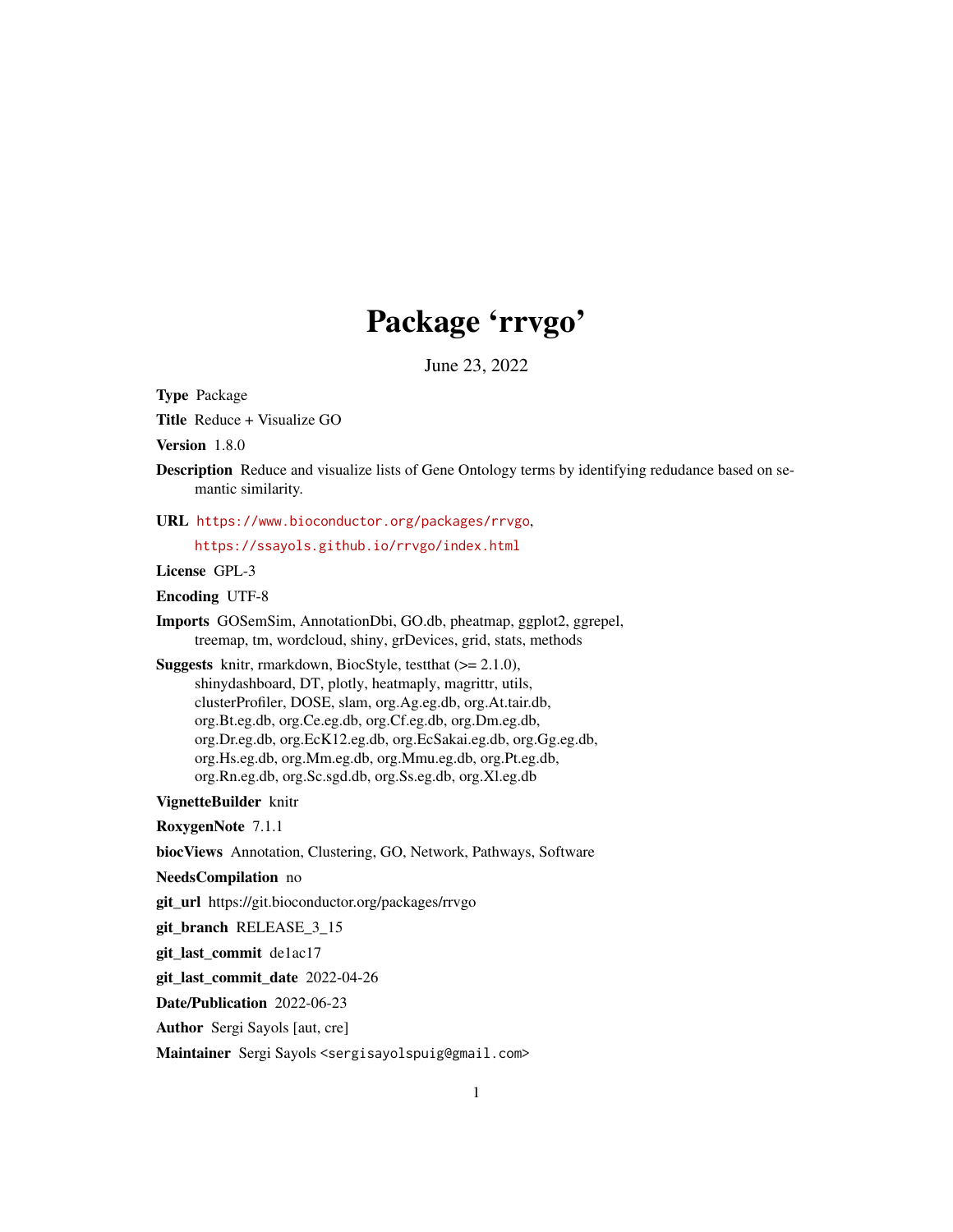# <span id="page-1-0"></span>R topics documented:

| Index |  |
|-------|--|

calculateSimMatrix *calculateSimMatrix Calculate the score similarity matrix between terms*

# Description

calculateSimMatrix Calculate the score similarity matrix between terms

# Usage

```
calculateSimMatrix(
 x,
 orgdb,
 keytype = "ENTREZID",
 semdata = GOSemSim::godata(orgdb, ont = ont, keytype = keytype),
 ont = c("BP", "MF", "CC"),
 method = c("Resnik", "Lin", "Rel", "Jiang", "Wang")
)
```
# Arguments

| $\mathsf{x}$ | vector of GO terms                                                                                       |
|--------------|----------------------------------------------------------------------------------------------------------|
| orgdb        | one of org.* Bioconductor packages (the package name, or the package itself)                             |
| keytype      | keytype passed to AnnotationDbi: keys to retrieve GO terms associated to gene<br>ids in your orgdb       |
| semdata      | object with prepared GO DATA for measuring semantic similarity                                           |
| ont          | ontlogy. One of $c("BP", "MF", "CC")$                                                                    |
| method       | distance method. One of the supported methods by GOSemSim: c("Resnik",<br>"Lin", "Rel", "Jiang", "Wang") |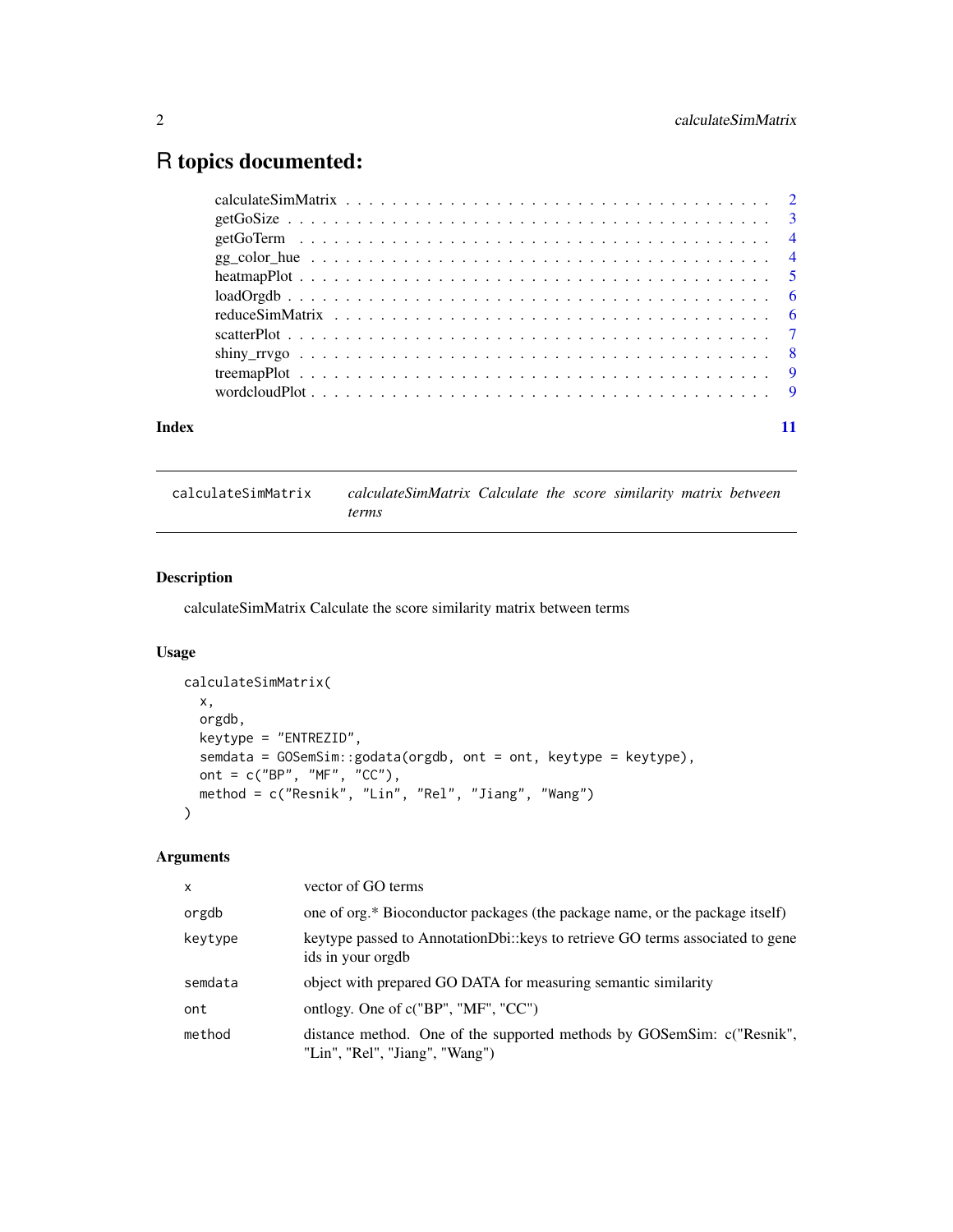# <span id="page-2-0"></span>getGoSize 3

# Details

All similarity measures available are those implemented in the [GOSemSim package](https://www.bioconductor.org/package namely the Resnik, Lin, Relevance, Jiang and Wang methods. See the [Semantic Similarity Measurement Based on GO](https://www.bioconductor.org/packages/release/bioc/vignettes/GOSemSim/inst/doc/GOSemSim.htm similarity-measurement-based-on-go) section from the GOSeSim documentation for more details.

# Value

a square matrix with similarity scores between terms

### Examples

```
go_analysis <- read.delim(system.file("extdata/example.txt", package="rrvgo"))
simMatrix <- calculateSimMatrix(go_analysis$ID, orgdb="org.Hs.eg.db", ont="BP", method="Rel")
```
getGoSize *getGoSize Get GO term size (# of genes)*

# Description

getGoSize Get GO term size (# of genes)

#### Usage

```
getGoSize(terms, orgdb, keytype)
```
# Arguments

| terms   | GO terms                                                                                             |
|---------|------------------------------------------------------------------------------------------------------|
| orgdb   | one of org.* Bioconductor packages (the package name, or the package itself)                         |
| keytype | key type passed to Annotation Dbi: keys to retrieve GO terms associated to gene<br>ids in your orgdb |

# Value

number of genes associated with each term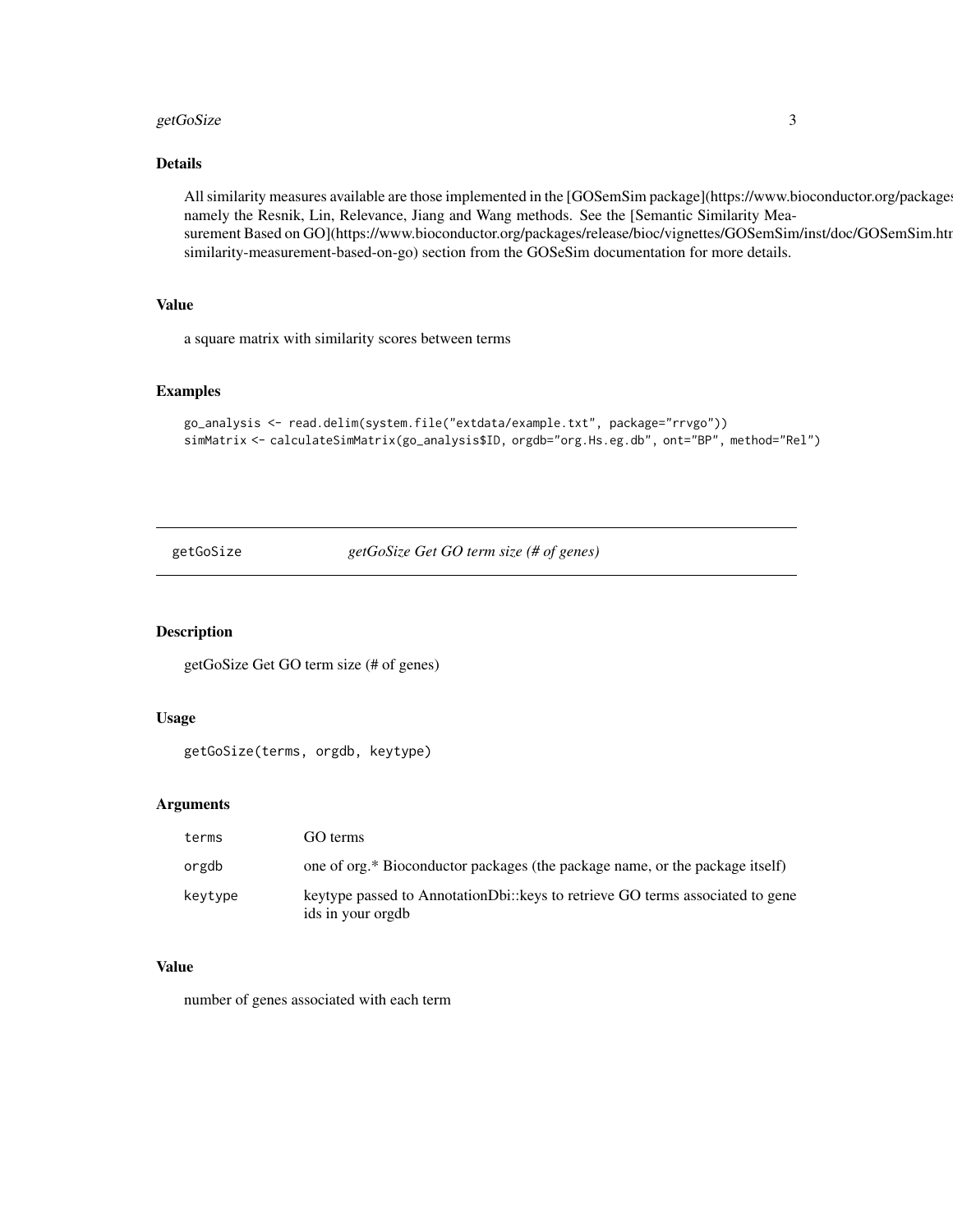<span id="page-3-0"></span>

getGoTerm Get the description of a GO term

# Usage

getGoTerm(x)

# Arguments

x GO terms

# Value

the Term slot in GO.db::GOTERM[[x]]

gg\_color\_hue *gg\_color\_hue Emulate ggplot2 color palette.*

# Description

gg\_color\_hue Emulate ggplot2 color palette.

# Usage

gg\_color\_hue(n)

# Arguments

n number of colors

# Details

It is just equally spaced hues around the color wheel, starting from 15:

# Value

a vector with colors (alphanumeric)

# Examples

```
## Not run:
plot(1:10, pch=16, cex=2, col=gg_color_hue(10))
## End(Not run)
```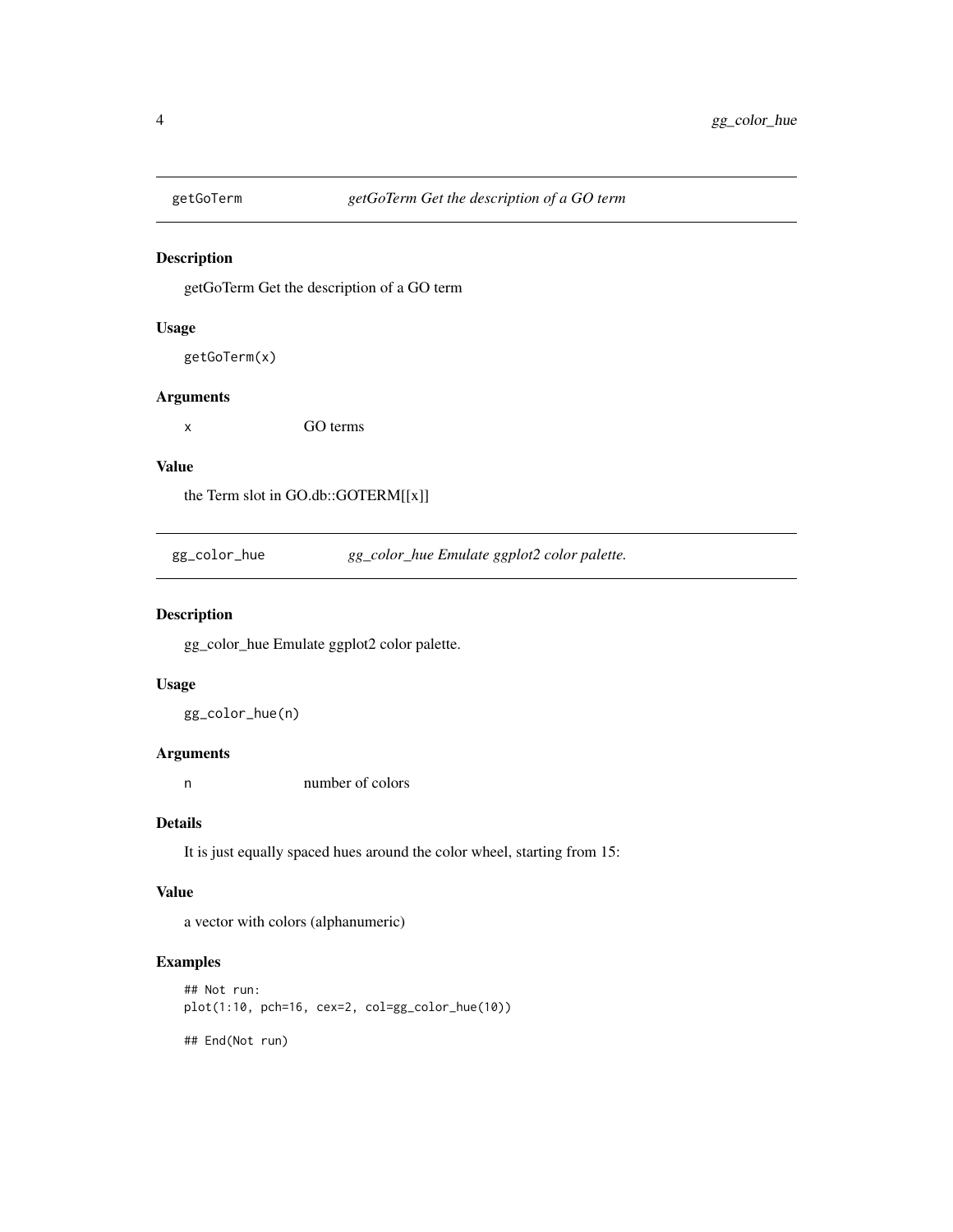<span id="page-4-0"></span>

heatmapPlot Plot similarity matrix as a heatmap

#### Usage

```
heatmapPlot(
  simMatrix,
  reducedTerms = NULL,
  annotateParent = TRUE,
  annotationLabel = "parentTerm",
  ...
\mathcal{E}
```
# Arguments

| simMatrix       | a (square) similarity matrix.                              |
|-----------------|------------------------------------------------------------|
| reducedTerms    | a data.frame with the reduced terms from reduceSimMatrix() |
|                 | annotateParent whether to add annotation of the parent     |
| annotationLabel |                                                            |
|                 | display "parent" ids or "parentTerm" string                |
|                 | other parameters sent to pheatmap::pheatmap()              |

# Details

Matrix with similarity scores between terms is represented as a heatmap.

#### Value

Invisibly a pheatmap object that is a list with components

# Examples

```
go_analysis <- read.delim(system.file("extdata/example.txt", package="rrvgo"))
simMatrix <- calculateSimMatrix(go_analysis$ID, orgdb="org.Hs.eg.db", ont="BP", method="Rel")
scores <- setNames(-log10(go_analysis$qvalue), go_analysis$ID)
reducedTerms <- reduceSimMatrix(simMatrix, scores, threshold=0.7, orgdb="org.Hs.eg.db")
heatmapPlot(simMatrix, reducedTerms, annotateParent=TRUE, annotationLabel="parentTerm", fontsize=6)
```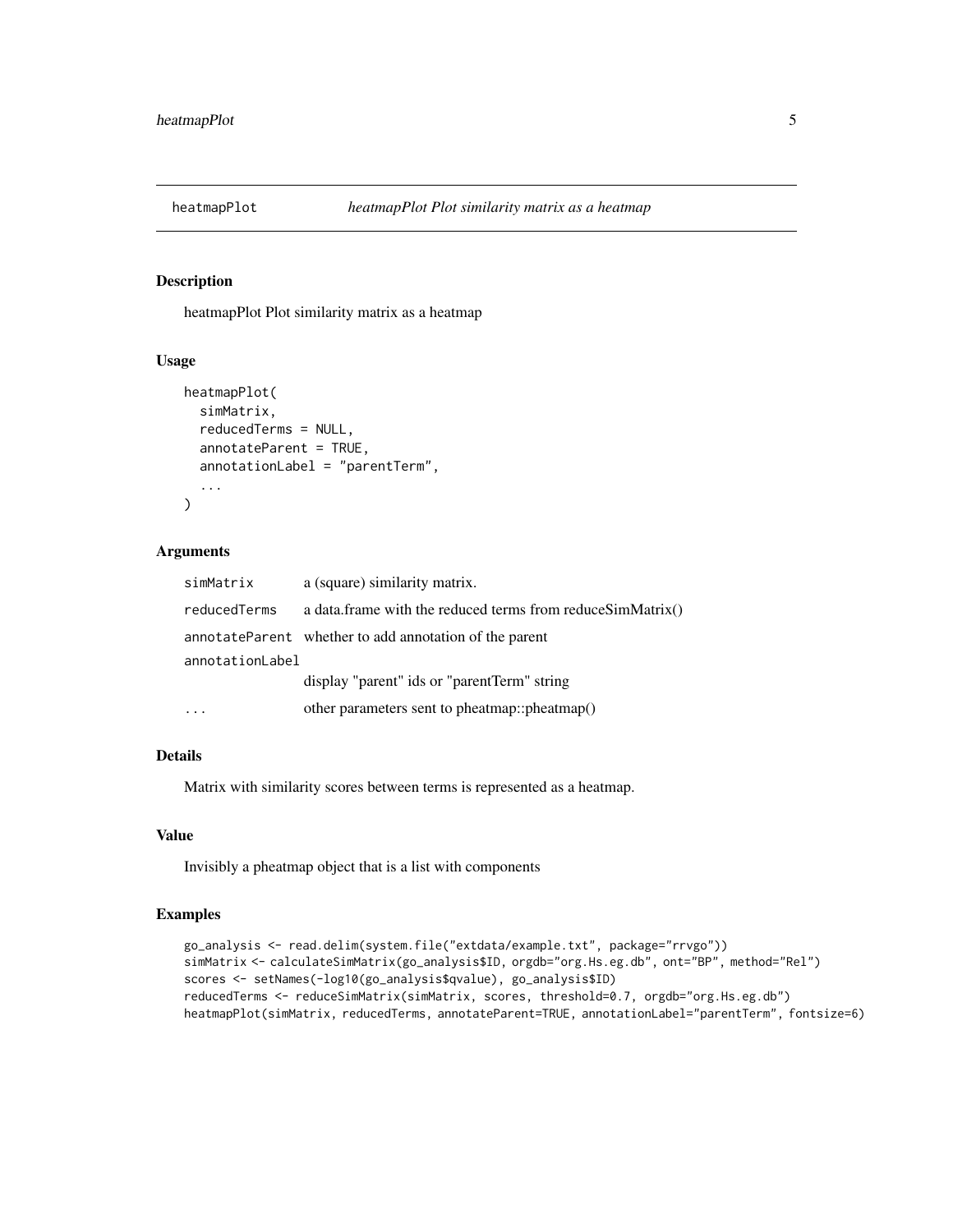<span id="page-5-0"></span>

loadOrgdb Load an orgdb object

# Usage

loadOrgdb(orgdb)

# Arguments

orgdb one of org.\* Bioconductor packages

# Value

the loaded orgdb

| reduceSimMatrix | reduceSimMatrix Reduce a set of GO terms based on their semantic |
|-----------------|------------------------------------------------------------------|
|                 | similarity and scores.                                           |

# Description

reduceSimMatrix Reduce a set of GO terms based on their semantic similarity and scores.

# Usage

```
reduceSimMatrix(
  simMatrix,
  scores = NULL,
  threshold = 0.7,
 orgdb,
 keytype = "ENTREZID"
)
```
# Arguments

| simMatrix | a (square) similarity matrix                                                                                                                                                                                                                                                                                                |
|-----------|-----------------------------------------------------------------------------------------------------------------------------------------------------------------------------------------------------------------------------------------------------------------------------------------------------------------------------|
| scores    | *named* vector with scores (weights) assigned to each term. Higher is better.<br>Can be NULL (default, means no scores. In this case, a default score based on<br>set size is assigned, thus favoring larger sets). Note: if you have p-values as<br>scores, consider -1*log-transforming them $(\text{--log}(p)^{\prime})$ |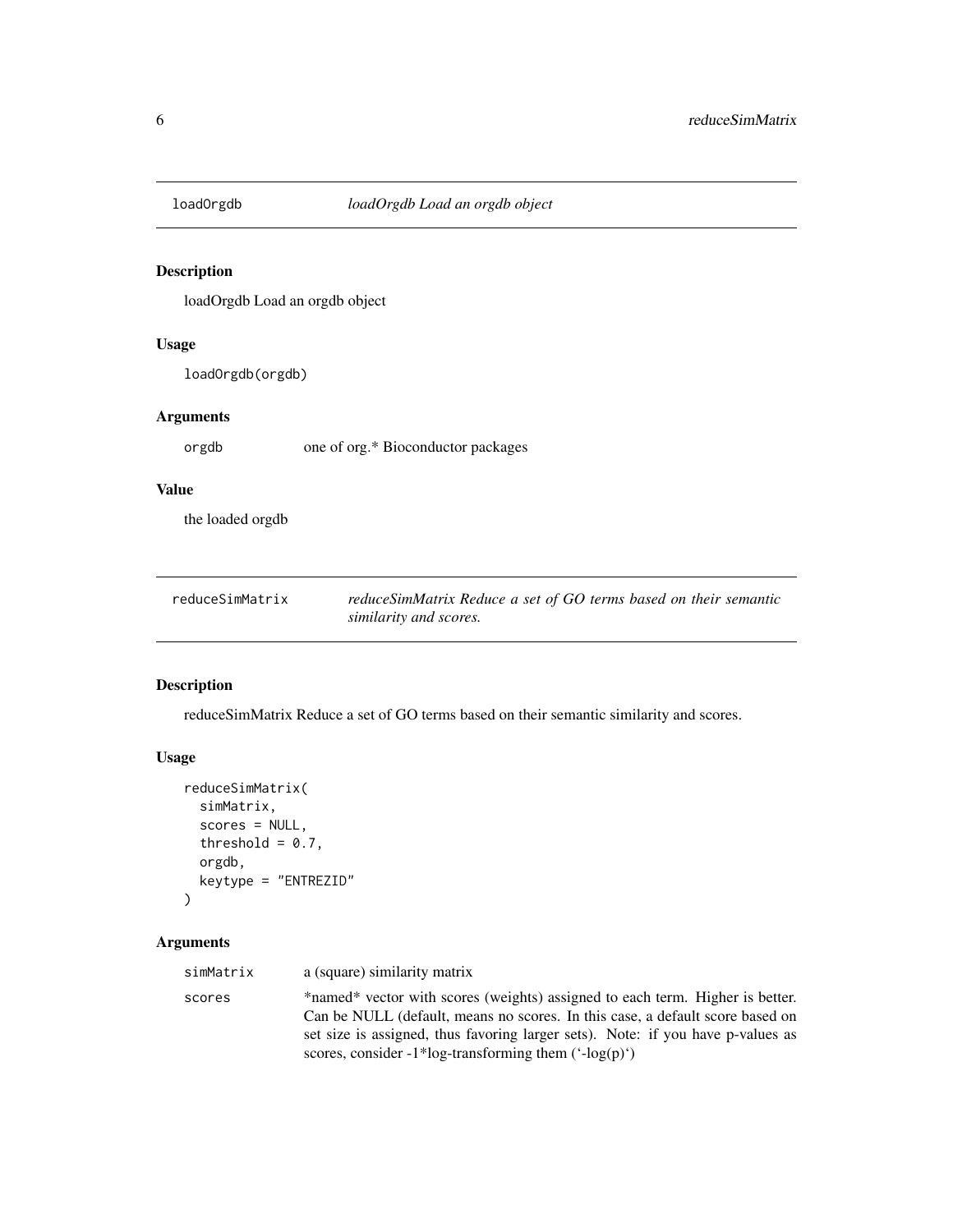#### <span id="page-6-0"></span>scatterPlot 7

| threshold | similarity threshold $(0-1)$ . Some guidance: Large (allowed similarity= $0.9$ ), Medium<br>$(0.7)$ , Small $(0.5)$ , Tiny $(0.4)$ Defaults to Medium $(0.7)$ |
|-----------|---------------------------------------------------------------------------------------------------------------------------------------------------------------|
| orgdb     | one of org.* Bioconductor packages (the package name, or the orgdb object<br><i>itself</i> )                                                                  |
| keytype   | keytype passed to AnnotationDbi:: keys to retrieve GO terms associated to gene<br>ids in your orgdb                                                           |

# Details

Currently, rrvgo uses the similarity between pairs of terms to compute a distance matrix, defined as (1-simMatrix). The terms are then hierarchically clustered using complete linkage, and the tree is cut at the desired threshold, picking the term with the highest score as the representative of each group.

Therefore, higher thresholds lead to fewer groups, and the threshold should be read as the expected similarity of terms within a group (though this is not entirely correct, and you'll see similarities below this threshold being put in the same group).

# Value

a data.frame with all terms and it's "reducer" (NA if the term was not reduced)

# Examples

```
go_analysis <- read.delim(system.file("extdata/example.txt", package="rrvgo"))
simMatrix <- calculateSimMatrix(go_analysis$ID, orgdb="org.Hs.eg.db", ont="BP", method="Rel")
scores <- setNames(-log10(go_analysis$qvalue), go_analysis$ID)
reducedTerms <- reduceSimMatrix(simMatrix, scores, threshold=0.7, orgdb="org.Hs.eg.db")
```
scatterPlot *scatterPlot Plot GO terms as scattered points.*

# Description

scatterPlot Plot GO terms as scattered points.

#### Usage

```
scatterPlot(
  simMatrix,
  reducedTerms,
  size = "score",
  addLabel = TRUE,labelSize = 3
)
```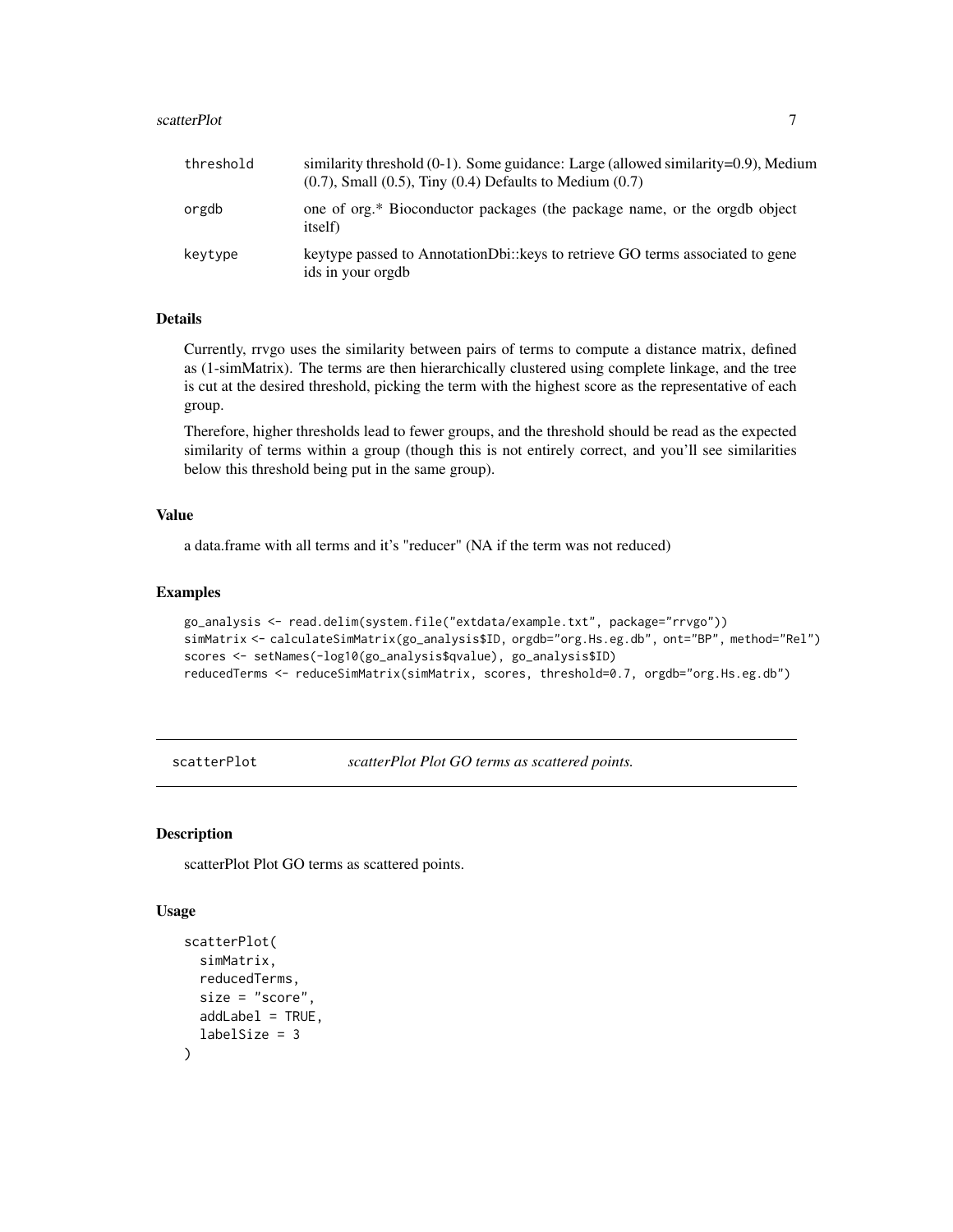#### <span id="page-7-0"></span>Arguments

| simMatrix    | a (square) similarity matrix.                                        |
|--------------|----------------------------------------------------------------------|
| reducedTerms | a data.frame with the reduced terms from reduceSimMatrix()           |
| size         | what to use as point size. Can be either GO term's "size" or "score" |
| addLabel     | add labels with the most representative term of the group.           |
| labelSize    | text size in the label.                                              |

#### Details

Distances between points represent the similarity between terms. Axes are the first 2 components of applying a PCoA to the (di)similarity matrix. Size of the point represents the provided scores or, in its absence, the number of genes the GO term contains.

#### Value

ggplot2 object raedy to be printed (or manipulated)

#### Examples

```
go_analysis <- read.delim(system.file("extdata/example.txt", package="rrvgo"))
simMatrix <- calculateSimMatrix(go_analysis$ID, orgdb="org.Hs.eg.db", ont="BP", method="Rel")
scores <- setNames(-log10(go_analysis$qvalue), go_analysis$ID)
reducedTerms <- reduceSimMatrix(simMatrix, scores, threshold=0.7, orgdb="org.Hs.eg.db")
scatterPlot(simMatrix, reducedTerms)
```
shiny\_rrvgo *shiny\_rrvgo Launch an interactive web interface.*

# Description

shiny\_rrvgo Launch an interactive web interface.

# Usage

```
shiny_rrvgo(...)
```
# Arguments

... other params sent to shiny::runApp().

# Value

Nothing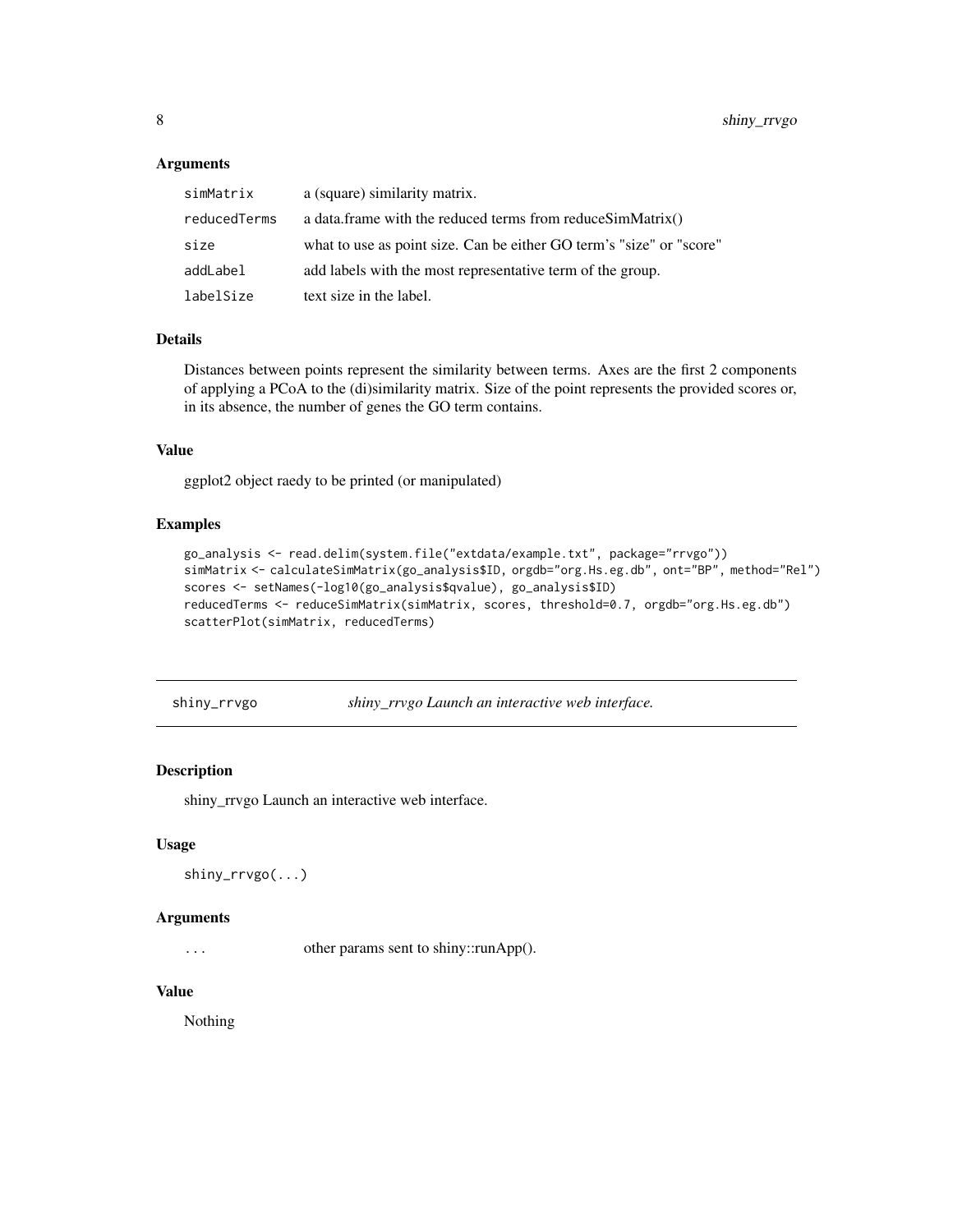<span id="page-8-0"></span>

treemapPlot Plot GO terms as a treemap.

#### Usage

```
treemapPlot(reducedTerms, size = "score", title = "", ...)
```
# Arguments

| reducedTerms            | a data.frame with the reduced terms from reduceSimMatrix()           |
|-------------------------|----------------------------------------------------------------------|
| size                    | what to use as point size. Can be either GO term's "size" or "score" |
| title                   | title of the plot. Defaults to nothing                               |
| $\cdot$ $\cdot$ $\cdot$ | other parameters sent to treemap::treemap()                          |

# Value

A list from the call to the 'treemap()' function is silently returned

# Examples

```
## Not run:
go_analysis <- read.delim(system.file("extdata/example.txt", package="rrvgo"))
simMatrix <- calculateSimMatrix(go_analysis$ID, orgdb="org.Hs.eg.db", ont="BP", method="Rel")
scores <- setNames(-log10(go_analysis$qvalue), go_analysis$ID)
reducedTerms <- reduceSimMatrix(simMatrix, scores, threshold=0.7, orgdb="org.Hs.eg.db")
treemapPlot(reducedTerms)
```
## End(Not run)

wordcloudPlot *wordlcoudPlot Plot GO reduced terms as a wordcloud.*

# Description

wordlcoudPlot Plot GO reduced terms as a wordcloud.

# Usage

```
wordcloudPlot(reducedTerms, onlyParents = TRUE, ...)
```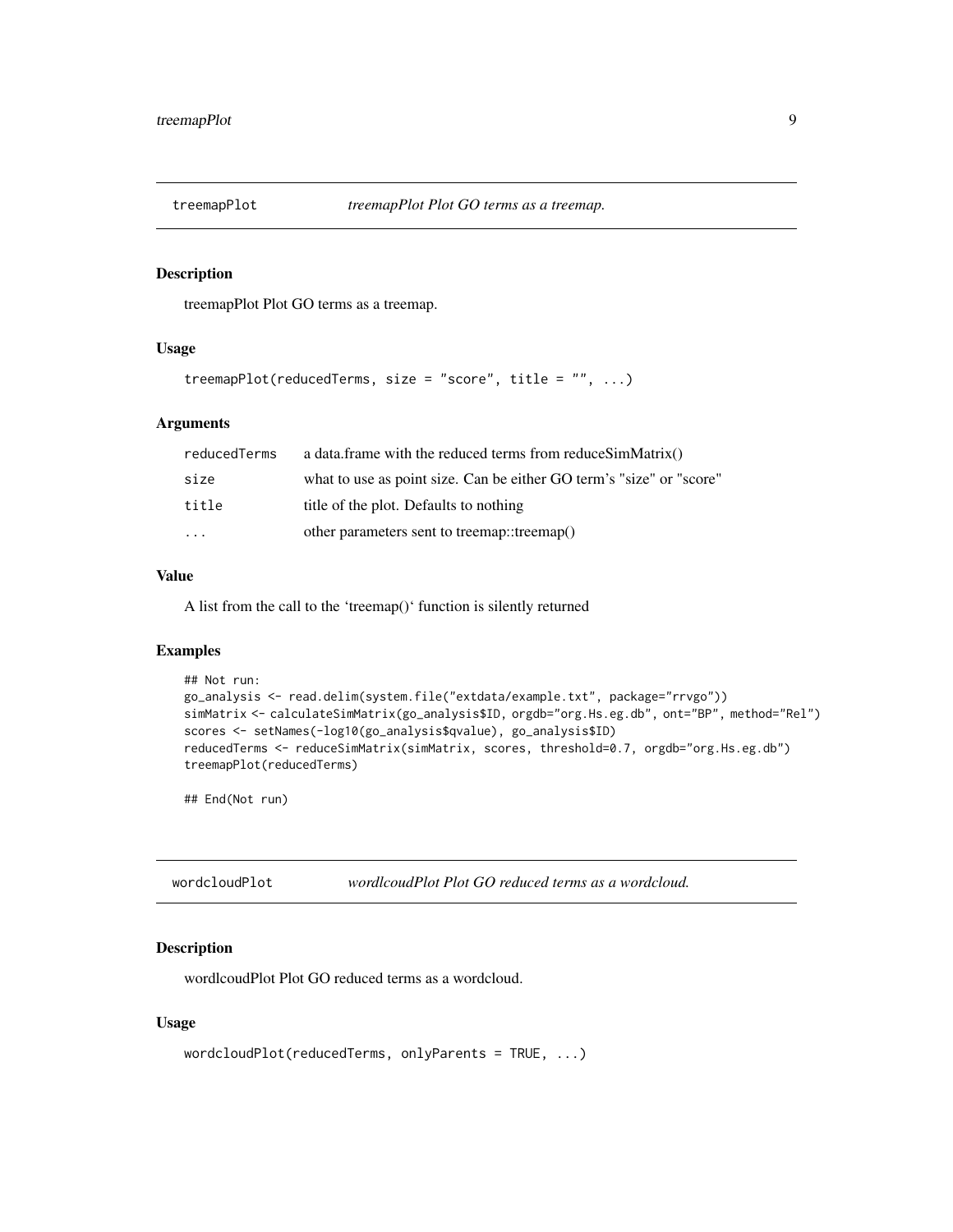# Arguments

| reducedTerms            | a data.frame with the reduced terms from reduceSimMatrix(). |
|-------------------------|-------------------------------------------------------------|
| onlyParents             | use only parent terms to calculate frequencies.             |
| $\cdot$ $\cdot$ $\cdot$ | other parameters sent to wordcloud::wordcloud()             |

# Value

Nothing

# Examples

```
go_analysis <- read.delim(system.file("extdata/example.txt", package="rrvgo"))
simMatrix <- calculateSimMatrix(go_analysis$ID, orgdb="org.Hs.eg.db", ont="BP", method="Rel")
scores <- setNames(-log10(go_analysis$qvalue), go_analysis$ID)
reducedTerms <- reduceSimMatrix(simMatrix, scores, threshold=0.7, orgdb="org.Hs.eg.db")
wordcloudPlot(reducedTerms, min.freq=1, colors="black")
```